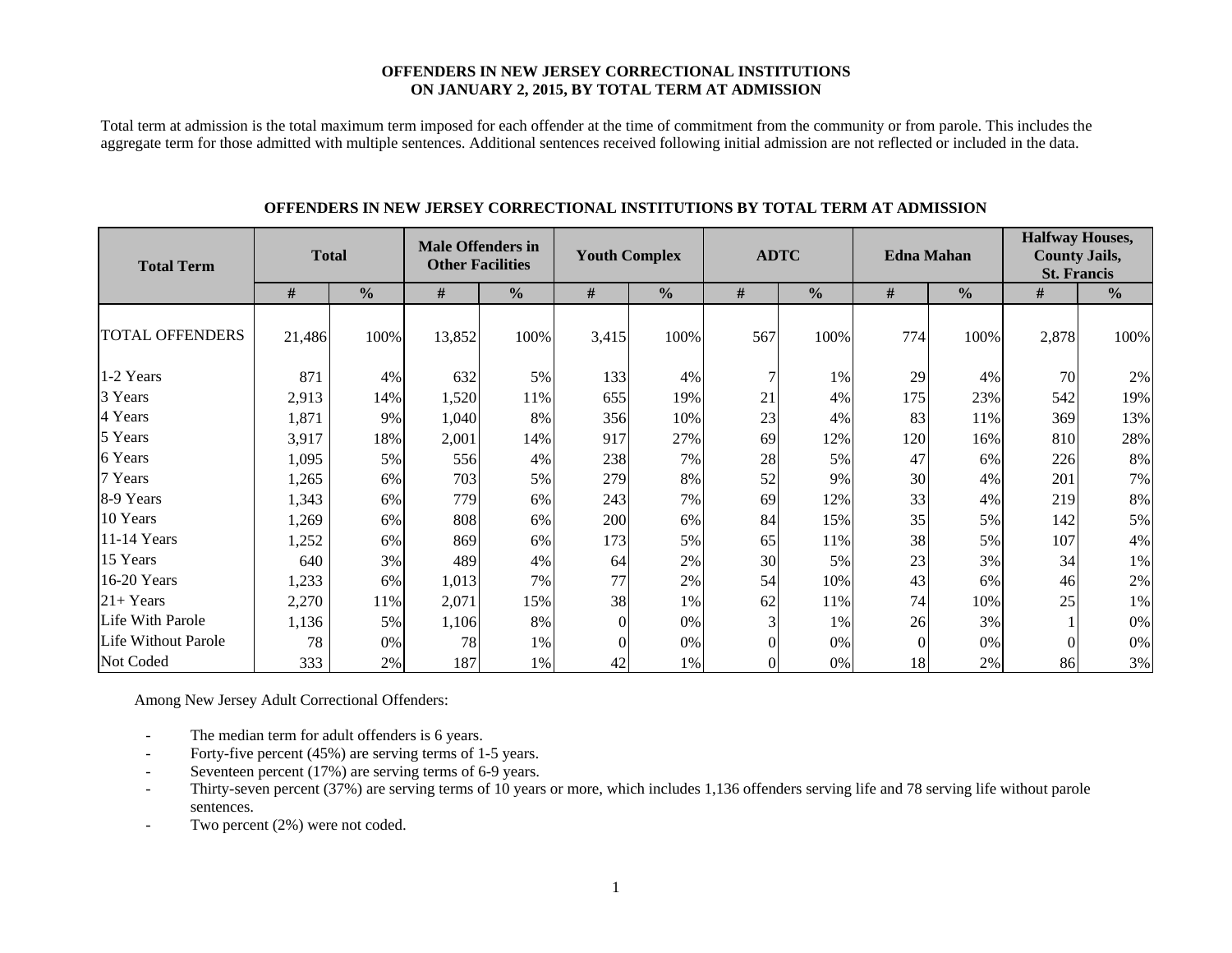# **Prison Complex Offenders By Total Term At Admission**

| <b>Institution</b>   | <b>Total</b> | $1 - 2$<br>Years | 3<br>Years | $\overline{\mathbf{4}}$<br>Years | 5<br><b>Years</b> | 6<br>Years | $\overline{7}$<br>Years | $8-9$<br>Years | 10<br>Years    | $11 - 14$<br>Years | 15<br><b>Years</b> | $16 - 20$<br><b>Years</b> | $20+$<br>Years | Life<br><b>With</b><br>Parole | Life<br><b>Without</b><br><b>Parole</b> | <b>Not</b><br><b>Coded</b> |
|----------------------|--------------|------------------|------------|----------------------------------|-------------------|------------|-------------------------|----------------|----------------|--------------------|--------------------|---------------------------|----------------|-------------------------------|-----------------------------------------|----------------------------|
|                      |              |                  |            |                                  |                   |            |                         |                |                |                    |                    |                           |                |                               |                                         |                            |
| <b>Bayside</b>       | 1,130        | 50               | 171        | 104                              | 216               | 58         | 75                      | 87             | 87             | 72                 | 30                 | 74                        | 64             | 22                            | $\mathbf 0$                             | 20                         |
| <b>Main</b>          | 100%         | 4%               | 15%        | 9%                               | 19%               | 5%         | 7%                      | 8%             | 8%             | 6%                 | 3%                 | 7%                        | 6%             | 2%                            | 0%                                      | 2%                         |
| <b>Bayside</b>       | 686          | 46               | 145        | 84                               | 110               | 32         | 34                      | 38             | 50             | 40                 | 22                 | 35                        | 29             | $\Omega$                      | $\mathbf 0$                             | 21                         |
| Farm                 | 100%         | 7%               | 21%        | 12%                              | 16%               | 5%         | 5%                      | 6%             | 7%             | 6%                 | 3%                 | 5%                        | 4%             | 0%                            | 0%                                      | 3%                         |
| <b>Bayside</b>       | 348          | 19               | 74         | 59                               | 70                | 17         | 14                      | 20             | 15             | 16                 | 13                 | 14                        | 6              | $\Omega$                      | $\Omega$                                | 11                         |
| Ancora               | 100%         | 5%               | 21%        | 17%                              | 20%               | 5%         | 4%                      | 6%             | 4%             | 5%                 | 4%                 | 4%                        | 2%             | 0%                            | 0%                                      | 3%                         |
| <b>Bayside Total</b> | 2,164        | 115              | 390        | 247                              | 396               | 107        | 123                     | 145            | 152            | 128                | 65                 | 123                       | 99             | 22                            | $\overline{0}$                          | 52                         |
|                      | 100%         | 5%               | 18%        | 11%                              | 18%               | 5%         | 6%                      | 7%             | 7%             | 6%                 | 3%                 | 6%                        | 5%             | 1%                            | 0%                                      | 2%                         |
| <b>CRAF</b>          | 257          | 28               | 77         | 63                               | 49                | 5          | 11                      | 3              | $\overline{2}$ | $\overline{0}$     | $\overline{0}$     | $\overline{0}$            | $\Omega$       | $\overline{0}$                | $\mathbf 0$                             | 19                         |
| <b>Jones Farm</b>    | 100%         | 11%              | 30%        | 25%                              | 19%               | 2%         | 4%                      | 1%             | 1%             | 0%                 | 0%                 | 0%                        | 0%             | 0%                            | 0%                                      | 7%                         |
| <b>CRAF</b>          | 491          | 115              | 95         | 57                               | 100               | 25         | 19                      | 20             | 8              | $\overline{7}$     | 3                  |                           | $\overline{2}$ |                               | $\boldsymbol{0}$                        | 38                         |
| <b>Reception</b>     | 100%         | 23%              | 19%        | 12%                              | 20%               | 5%         | 4%                      | 4%             | 2%             | 1%                 | 1%                 | 0%                        | 0%             | 0%                            | 0%                                      | 8%                         |
| <b>CRAF Total</b>    | 748          | 143              | 172        | 120                              | 149               | 30         | 30                      | 23             | 10             | $\overline{7}$     | 3                  | 1                         | $\overline{2}$ | 1                             | $\overline{0}$                          | 57                         |
|                      | 100%         | 19%              | 23%        | 16%                              | 20%               | 4%         | 4%                      | 3%             | 1%             | 1%                 | 0%                 | 0%                        | 0%             | 0%                            | 0%                                      | 8%                         |
| <b>East Jersey</b>   | 1,194        | $\overline{2}$   | 3          | 6                                | 20                | 10         | 10                      | 40             | 55             | 108                | 66                 | 210                       | 445            | 217                           | $\overline{2}$                          | $\mathbf 0$                |
|                      | 100%         | 0%               | 0%         | 1%                               | 2%                | 1%         | 1%                      | 3%             | 5%             | 9%                 | 6%                 | 18%                       | 37%            | 18%                           | 0%                                      | 0%                         |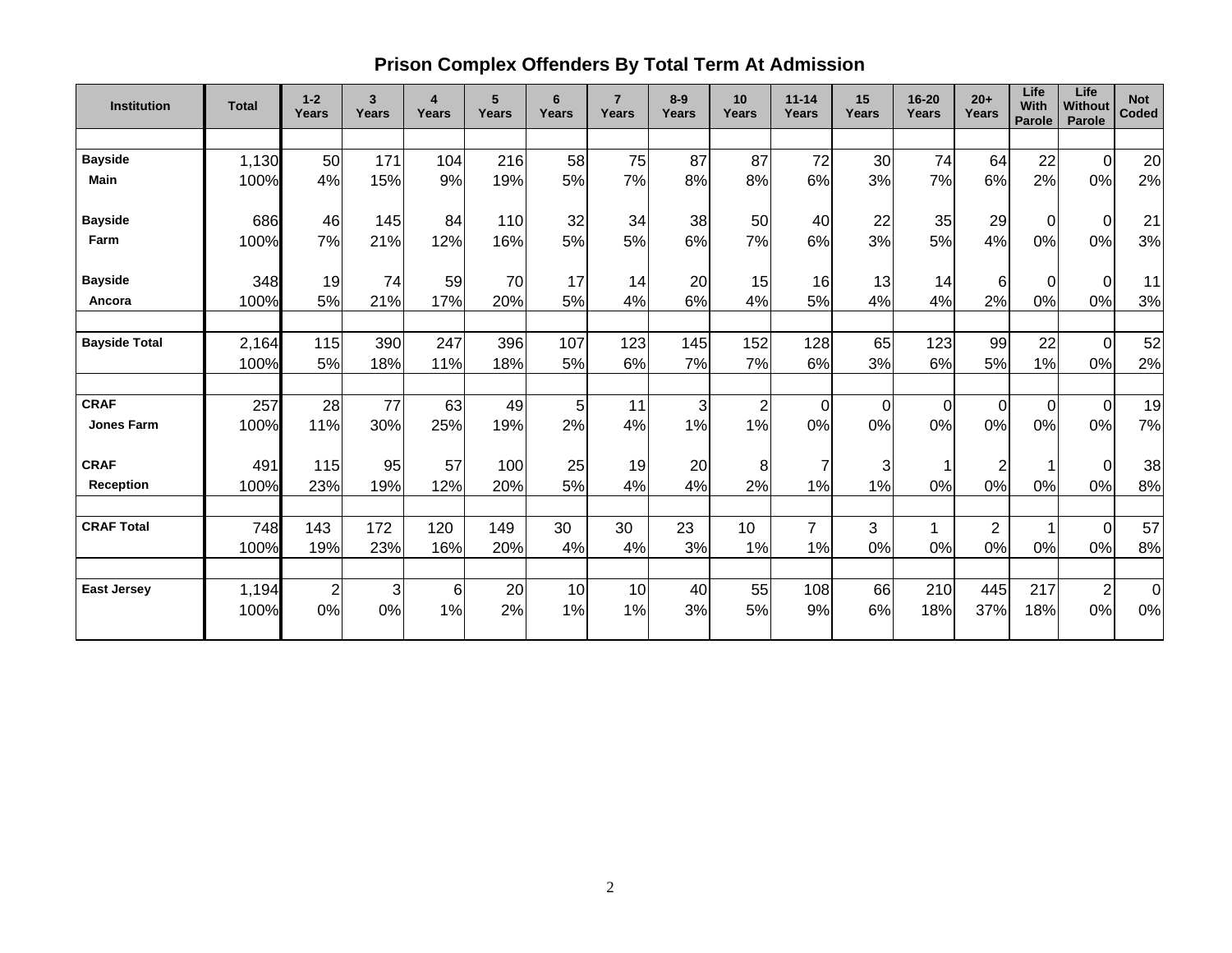# **Prison Complex Offenders By Total Term At Admission**

| <b>Institution</b>                           | <b>Total</b> | $1 - 2$<br>Years | 3<br>Years | 4<br>Years | 5<br>Years | 6<br>Years | $\overline{7}$<br>Years | $8-9$<br>Years | 10<br>Years | $11 - 14$<br>Years | 15<br>Years | 16-20<br>Years | $20+$<br>Years | Life<br>With<br><b>Parole</b> | Life<br>Without<br><b>Parole</b> | <b>Not</b><br><b>Coded</b> |
|----------------------------------------------|--------------|------------------|------------|------------|------------|------------|-------------------------|----------------|-------------|--------------------|-------------|----------------|----------------|-------------------------------|----------------------------------|----------------------------|
|                                              |              |                  |            |            |            |            |                         |                |             |                    |             |                |                |                               |                                  |                            |
| <b>NJ State Prison</b>                       | 1,695        | 23               | 45         | 22         | 55         | 15         | 18                      | 26             | 20          | 38                 | 20          | 62             | 742            | 525                           | 72                               | 12                         |
|                                              | 100%         | 1%               | 3%         | 1%         | 3%         | 1%         | 1%                      | 2%             | 1%          | 2%                 | 1%          | 4%             | 44%            | 31%                           | 4%                               | 1%                         |
|                                              |              |                  |            |            |            |            |                         |                |             |                    |             |                |                |                               |                                  |                            |
| Northern                                     | 2,105        | 47               | 196        | 122        | 268        | 91         | 118                     | 112            | 175         | 191                | 101         | 218            | 289            | 163                           |                                  | 13                         |
| <b>Main</b>                                  | 100%         | 2%               | 9%         | 6%         | 13%        | 4%         | 6%                      | 5%             | 8%          | 9%                 | 5%          | 10%            | 14%            | 8%                            | 0%                               | 1%                         |
|                                              |              |                  |            |            |            |            |                         |                |             |                    |             |                |                |                               |                                  |                            |
| <b>Northern</b>                              | 492          | 18               | 66         | 49         | 100        | 24         | 32                      | 26             | 33          | 42                 | 14          | 38             | 36             | 11                            | 2                                |                            |
| <b>Ad Seg Male</b>                           | 100%         | 4%               | 13%        | 10%        | 20%        | 5%         | 7%                      | 5%             | 7%          | 9%                 | 3%          | 8%             | 7%             | 2%                            | 0%                               | 0%                         |
|                                              |              |                  |            |            |            |            |                         |                |             |                    |             |                |                |                               |                                  |                            |
| <b>Northern Total</b>                        | 2,597        | 65               | 262        | 171        | 368        | 115        | 150                     | 138            | 208         | 233                | 115         | 256            | 325            | 174                           | $\overline{3}$                   | 14                         |
|                                              | 100%         | 3%               | 10%        | 7%         | 14%        | 4%         | 6%                      | 5%             | 8%          | 9%                 | 4%          | 10%            | 13%            | 7%                            | 0%                               | 1%                         |
|                                              |              |                  |            |            |            |            |                         |                |             |                    |             |                |                |                               |                                  |                            |
| Southern                                     | 2,086        | 154              | 337        | 254        | 544        | 122        | 139                     | 172            | 124         | 82                 | 43          | 44             | 32             | 10                            | $\Omega$                         | 29                         |
|                                              | 100%         | 7%               | 16%        | 12%        | 26%        | 6%         | 7%                      | 8%             | 6%          | 4%                 | 2%          | 2%             | 2%             | 0%                            | 0%                               | 1%                         |
|                                              |              |                  |            |            |            |            |                         |                |             |                    |             |                |                |                               |                                  |                            |
| <b>South Woods</b>                           | 3,368        | 130              | 311        | 220        | 469        | 157        | 233                     | 235            | 239         | 273                | 177         | 317            | 426            | 157                           |                                  | 23                         |
|                                              | 100%         | 4%               | 9%         | 7%         | 14%        | 5%         | 7%                      | 7%             | 7%          | 8%                 | 5%          | 9%             | 13%            | 5%                            | 0%                               | 1%                         |
|                                              |              |                  |            |            |            |            |                         |                |             |                    |             |                |                |                               |                                  |                            |
| <b>Subtotal</b>                              | 13,852       | 632              | 1,520      | 1,040      | 2,001      | 556        | 703                     | 779            | 808         | 869                | 489         | 1,013          | 2,071          | 1,106                         | 78                               | 187                        |
| Male Offenders in<br><b>Other Facilities</b> | 100%         | 5%               | 11%        | 8%         | 14%        | 4%         | 5%                      | 6%             | 6%          | 6%                 | 4%          | 7%             | 15%            | 8%                            | 1%                               | 1%                         |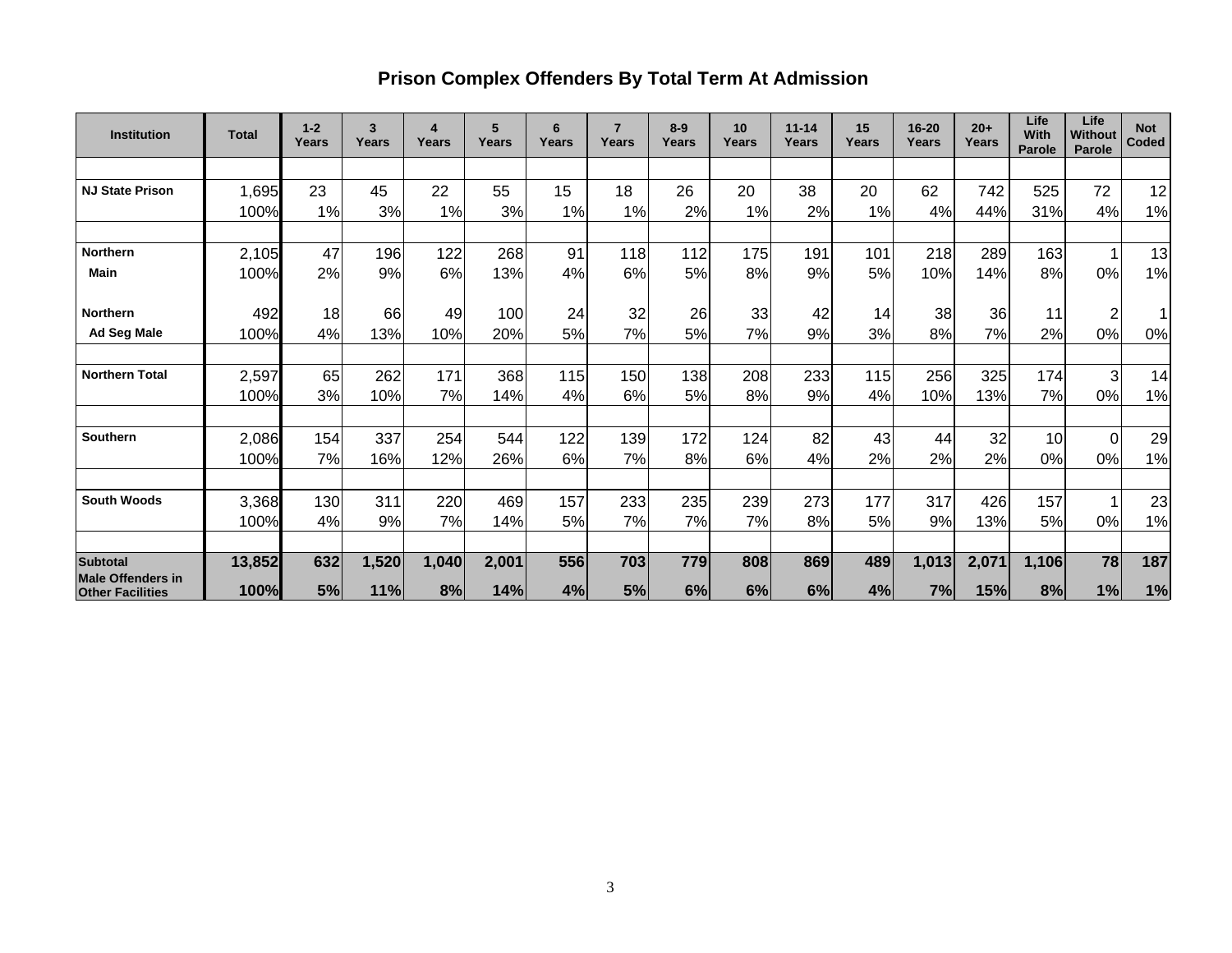| <b>Institution</b>    | Total  | $1 - 2$<br>Years | 3<br>Years | 4<br>Years | 5<br>Years | 6<br>Years | Years | $8 - 9$<br>Years | 10<br>Years | $11 - 14$<br>Years | 15<br>Years | 16-20<br>Years | $20+$<br>Years | Life<br>With<br>Parole | Life<br>Without<br>Parole | <b>Not</b><br>Coded |
|-----------------------|--------|------------------|------------|------------|------------|------------|-------|------------------|-------------|--------------------|-------------|----------------|----------------|------------------------|---------------------------|---------------------|
|                       |        |                  |            |            |            |            |       |                  |             |                    |             |                |                |                        |                           |                     |
| <b>ADTC</b>           | 567    |                  | 21         | 23         | 69         | 28         | 52    | 69               | 84          | 65                 | 30          | 54             | 62             | 3                      | 01                        | $\overline{0}$      |
|                       | 100%   | 1%               | 4%         | 4%         | 12%        | 5%         | 9%    | 12%              | 15%         | 11%                | 5%          | 10%            | 11%            | 1%                     | 0%                        | 0%                  |
|                       |        |                  |            |            |            |            |       |                  |             |                    |             |                |                |                        |                           |                     |
| <b>SUBTOTAL</b>       | 14,419 | 639              | 1,541      | 1,063      | 2,070      | 584        | 755   | 848              | 892         | 934                | 519         | 1,067          | 2,133          | 1,109                  | 78                        | 187                 |
|                       | 100%   | 4%               | 11%        | 7%         | 14%        | 4%         | 5%    | 6%               | 6%          | 6%                 | 4%          | 7%l            | 15%            | 8%                     | 1%                        | 1%                  |
|                       |        |                  |            |            |            |            |       |                  |             |                    |             |                |                |                        |                           |                     |
| <b>Mahan - Female</b> | 774    | 29               | 175        | 83         | 120        | 47         | 30    | 33               | 35          | 38                 | 23          | 43             | 74             | 26                     | 0l                        | 18                  |
| <b>Prison</b>         | 100%   | 4%               | 23%        | 11%        | 16%        | 6%         | 4%    | 4%               | 5%          | 5%                 | 3%          | 6%             | 10%            | 3%                     | 0%                        | 2%                  |
|                       |        |                  |            |            |            |            |       |                  |             |                    |             |                |                |                        |                           |                     |
| <b>Total Prison</b>   | 15,193 | 668              | 1,716      | 1,146      | 2,190      | 631        | 785   | 881              | 927         | 972                | 542         | 1,110          | 2,207          | 1,135                  | 78                        | 205                 |
| <b>Complex</b>        | 100%   | 4%               | 11%        | 8%         | 14%        | 4%         | 5%    | 6%               | 6%          | 6%                 | 4%          | 7%             | 15%            | 7%                     | 1%                        | 1%                  |

3-5 Yrs32.9%

1-2 Yrs 4.6%

### **Prison Complex Offenders By Total Term At Admission**

#### **ADTC** MALE OFFENDERS IN OTHER FACILITIES

Not Coded1.3%

#### **FEMALE OFFENDERS**





The median term at ADTC is 10 years. The median term for Male Offenders in Other Facilities is 7 years.

6-9 Yrs14.7%

 $20 + Yrs$ 15.0%

16-20 Yrs 7.3%

11-15 yrs 9.8%

> 10 Yrs 5.8%

Life8.5%

Thirty-one percent (31%) of all Male Offenders in Other Facilities are serving sentences of 16 years or more.

Eighty-three percent (83%) of all offenders at New Jersey State Prison are serving sentences of 16 years or more, with 525 Life With Parole and 72 Life Without Parole.



The median term at Edna Mahan is 5 years.

Fifty-three percent (53%) of the female offenders at Edna Mahan Correctional Facility for Women are serving sentences of 5 years or less.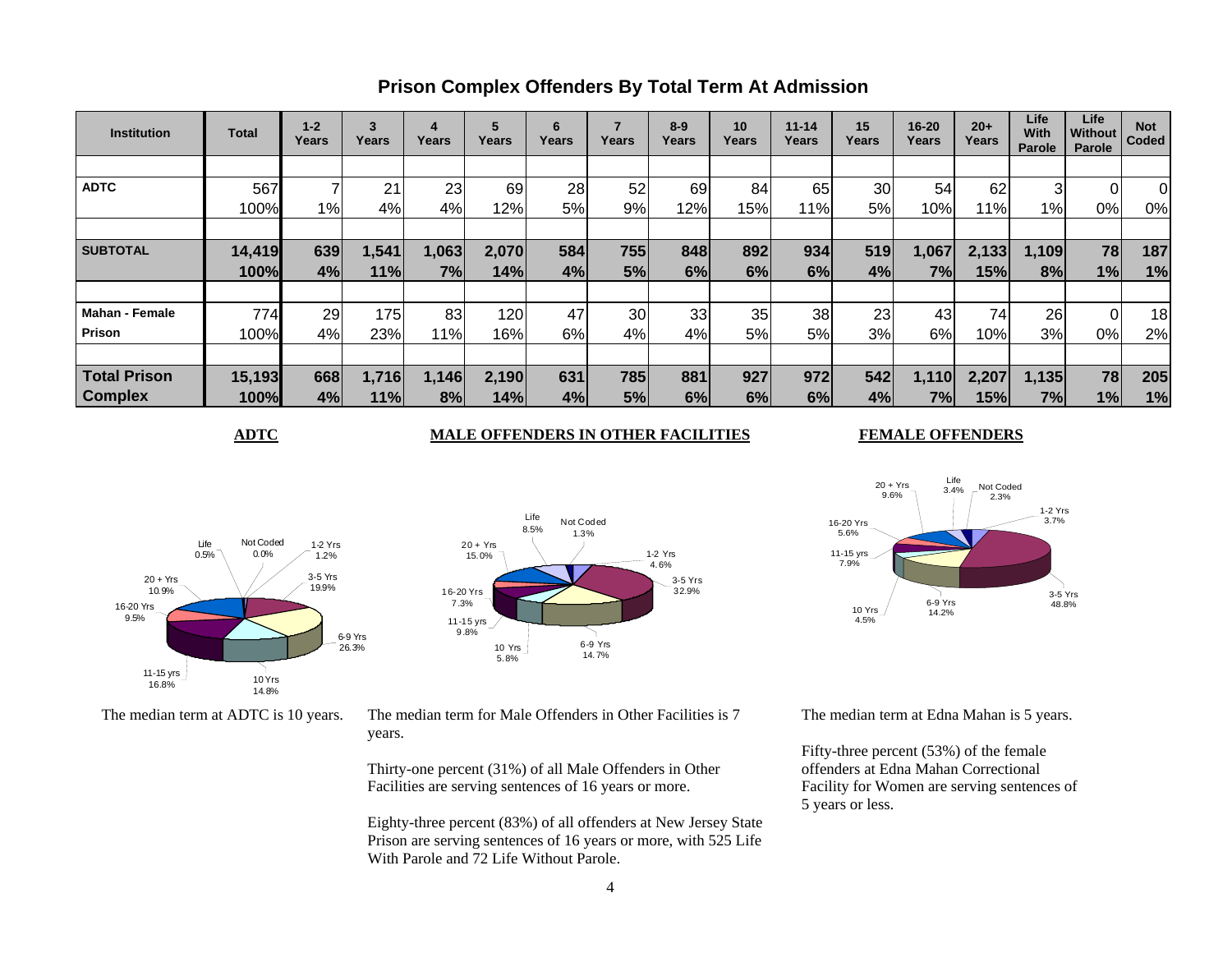| <b>Institution</b>   | <b>Total</b>  | $1 - 2$<br>Years | 3<br>Years | 4<br>Years | 5<br>Years | 6<br>Years | $\overline{7}$<br>Years | $8-9$<br>Years | 10<br>Years | $11 - 14$<br>Years | 15<br>Years | $16 - 20$<br><b>Years</b> | $20+$<br>Years | Life<br><b>With</b><br>Parole | Life<br>Without<br>Parole | <b>Not</b><br>Coded |
|----------------------|---------------|------------------|------------|------------|------------|------------|-------------------------|----------------|-------------|--------------------|-------------|---------------------------|----------------|-------------------------------|---------------------------|---------------------|
|                      |               |                  |            |            |            |            |                         |                |             |                    |             |                           |                |                               |                           |                     |
| <b>Garden State</b>  | 1,651         | 49               | 259        | 140        | 447        | 124        | 134                     | 144            | 113         | 104                | 34          | 58                        | 32             | $\Omega$                      | $\Omega$                  | 13                  |
|                      | 100%          | 3%               | 16%        | 8%         | 27%        | 8%         | 8%                      | 9%             | 7%          | 6%                 | 2%          | 4%                        | 2%             | 0%                            | 0%                        | 1%                  |
|                      |               |                  |            |            |            |            |                         |                |             |                    |             |                           |                |                               |                           |                     |
| <b>Mountainview</b>  | 898           | 40               | 226        | 105        | 275        | 64         | 82                      | 49             | 32          | 12                 | $\Omega$    | $\Omega$                  | $\Omega$       | $\Omega$                      | $\Omega$                  | 13                  |
|                      | 100%          | 4%               | 25%        | 12%        | 31%        | 7%         | 9%                      | 5%             | 4%          | 1%                 | 0%          | 0%                        | 0%             | 0%                            | 0%                        | 1%                  |
|                      |               |                  |            |            |            |            |                         |                |             |                    |             |                           |                |                               |                           |                     |
| Wagner               | 457           | 23               | 77         | 55         | 104        | 27         | 35                      | 23             | 34          | 32                 | 21          | 15                        | 3 <sup>1</sup> | $\Omega$                      | $\mathbf 0$               | 8                   |
| <b>Main</b>          | 100%          | 5%               | 17%        | 12%        | 23%        | 6%         | 8%                      | 5%             | 7%          | 7%                 | 5%          | 3%                        | 1%             | 0%                            | 0%                        | 2%                  |
| Wagner               | 265           | 10               | 54         | 33         | 65         | 14         | 23                      | 19             | 18          | 17                 | 4           | 4                         | $\overline{3}$ | 0                             | $\Omega$                  | $\overline{1}$      |
| Ad Seg               | 100%          | 4%               | 20%        | 12%        | 25%        | 5%         | 9%                      | 7%             | 7%          | 6%                 | 2%          | 2%                        | 1%             | 0%                            | 0%                        | 0%                  |
| Wagner               | 144           | 11               | 39         | 23         | 26         | 9          | 5                       | 8              | 3           | 8                  | 5           | $\overline{0}$            | $\overline{0}$ | 0                             | $\Omega$                  | 7                   |
| <b>Minimum Units</b> | 100%          | 8%               | 27%        | 16%        | 18%        | 6%         | 3%                      | 6%             | 2%          | 6%                 | 3%          | 0%                        | 0%             | 0%                            | 0%                        | 5%                  |
|                      |               |                  |            |            |            |            |                         |                |             |                    |             |                           |                |                               |                           |                     |
| Wagner               | 866           | 44               | 170        | 111        | 195        | 50         | 63                      | 50             | 55          | 57                 | 30          | 19                        | $6 \,$         | $\Omega$                      | $\Omega$                  | 16                  |
| <b>Total</b>         | 100%          | 5%               | 20%        | 13%        | 23%        | 6%         | 7%                      | 6%             | 6%          | 7%                 | 3%          | 2%                        | 1%             | 0%                            | 0%                        | 2%                  |
| <b>Total Youth</b>   |               |                  |            |            |            |            |                         |                |             |                    |             |                           |                |                               |                           |                     |
| <b>Complex</b>       | 3,415<br>100% | 133<br>4%        | 655<br>19% | 356<br>10% | 917<br>27% | 238<br>7%  | 279<br>8%               | 243<br>7%      | 200<br>6%   | 173<br>5%          | 64<br>2%    | 77<br>2%                  | 38<br>1%       | $\bf{0}$<br>0%                | $\bf{0}$<br>0%            | 42<br>1%            |

# **Youth Complex Offenders By Total Term At Admission**